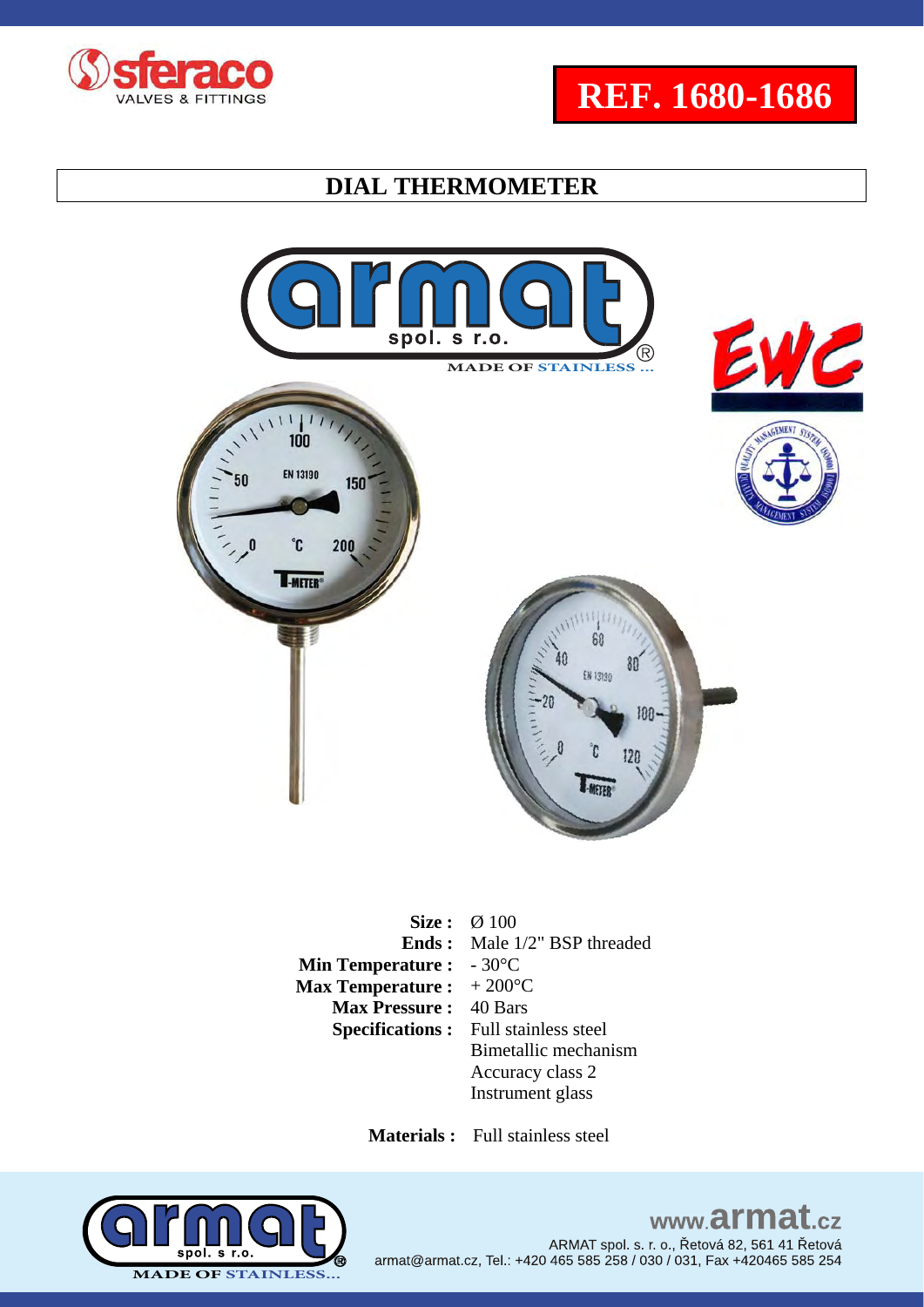

# **REF. 1680-1686**

### **DIAL THERMOMETER**

#### *SPECIFICATIONS :*

Full stainless steel Bimetallic mechanism Instrument glass Plunger Ø 8 mm Dial Ø 100 mm Male 1/2" BSP threaded Accuracy Class 2 Protection IP31 Tight tube

#### *USE :*

Not for viscous or crystallizing liquid For corrosives environment Min and max Temperature Ts :- 30°C to + 200°C Max pressure Ps : 40 bars

#### *RANGE :*

Stainless steel bimetallic dial thermometer with bottom connection and plunger 77 mm, graduation from -30 to + 50°C **Ref. 1680001** Stainless steel bimetallic dial thermometer with bottom connection and plunger 77 mm, graduation from 0 to + 120°C **Ref. 1680002** Stainless steel bimetallic dial thermometer with bottom connection and plunger 77 mm, graduation from 0 to + 160°C **Ref. 1680003**

Stainless steel bimetallic dial thermometer with bottom connection and plunger 100 mm, graduation from -30 to + 50°C **Ref. 1681001** Stainless steel bimetallic dial thermometer with bottom connection and plunger 100 mm, graduation from 0 to + 120°C **Ref. 1681002** Stainless steel bimetallic dial thermometer with bottom connection and plunger 100 mm, graduation from 0 to + 160°C **Ref. 1681003** Stainless steel bimetallic dial thermometer with bottom connection and plunger 100 mm, graduation from 0 to + 200°C **Ref. 1681004**

Stainless steel bimetallic dial thermometer with back connection and plunger 77 mm, graduation from -30 to + 50°C **Ref. 1685001** Stainless steel bimetallic dial thermometer with back connection and plunger 77 mm, graduation from 0 to + 120°C **Ref. 1685002** Stainless steel bimetallic dial thermometer with back connection and plunger 77 mm, graduation from 0 to + 160°C **Ref. 1685003**

Stainless steel bimetallic dial thermometer with back connection and plunger 100 mm, graduation from -30 to + 50°C **Ref. 1686001** Stainless steel bimetallic dial thermometer with back connection and plunger 100 mm, graduation from 0 to + 120°C **Ref. 1686002** Stainless steel bimetallic dial thermometer with back connection and plunger 100 mm, graduation from 0 to + 160°C **Ref. 1686003** Stainless steel bimetallic dial thermometer with back connection and plunger 100 mm, graduation from 0 to + 200°C **Ref. 1686004**

#### *ACCESSORIES :*



S.S. glove finger 1/2" BSP threaded

- o For plunger 77 mm **Ref. 9880210**
- o For plunger 100 mm **Ref. 9880211**

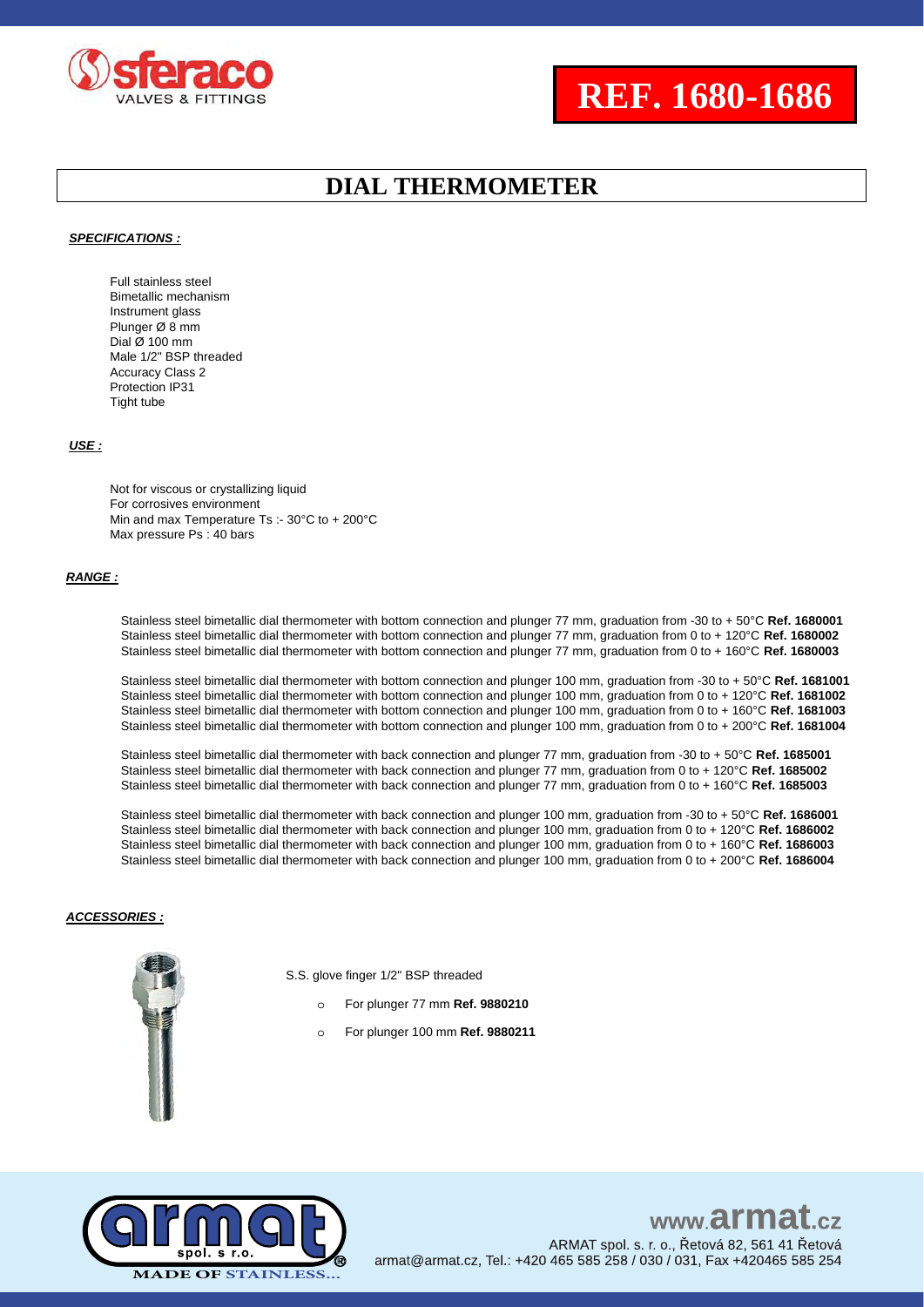

*MATERIALS :*

| <b>DESIGNATION</b> | <b>MATERIALS</b>        |
|--------------------|-------------------------|
| <b>Box</b>         | <b>SS 304</b>           |
| <b>Fitting</b>     | <b>SS 304</b>           |
| <b>Mechanism</b>   | <b>SS 304</b>           |
| <b>Dial</b>        | <b>Duralumin</b>        |
| Glass              | <b>Instrument glass</b> |
| <b>Needle</b>      | <b>Duralumin</b>        |

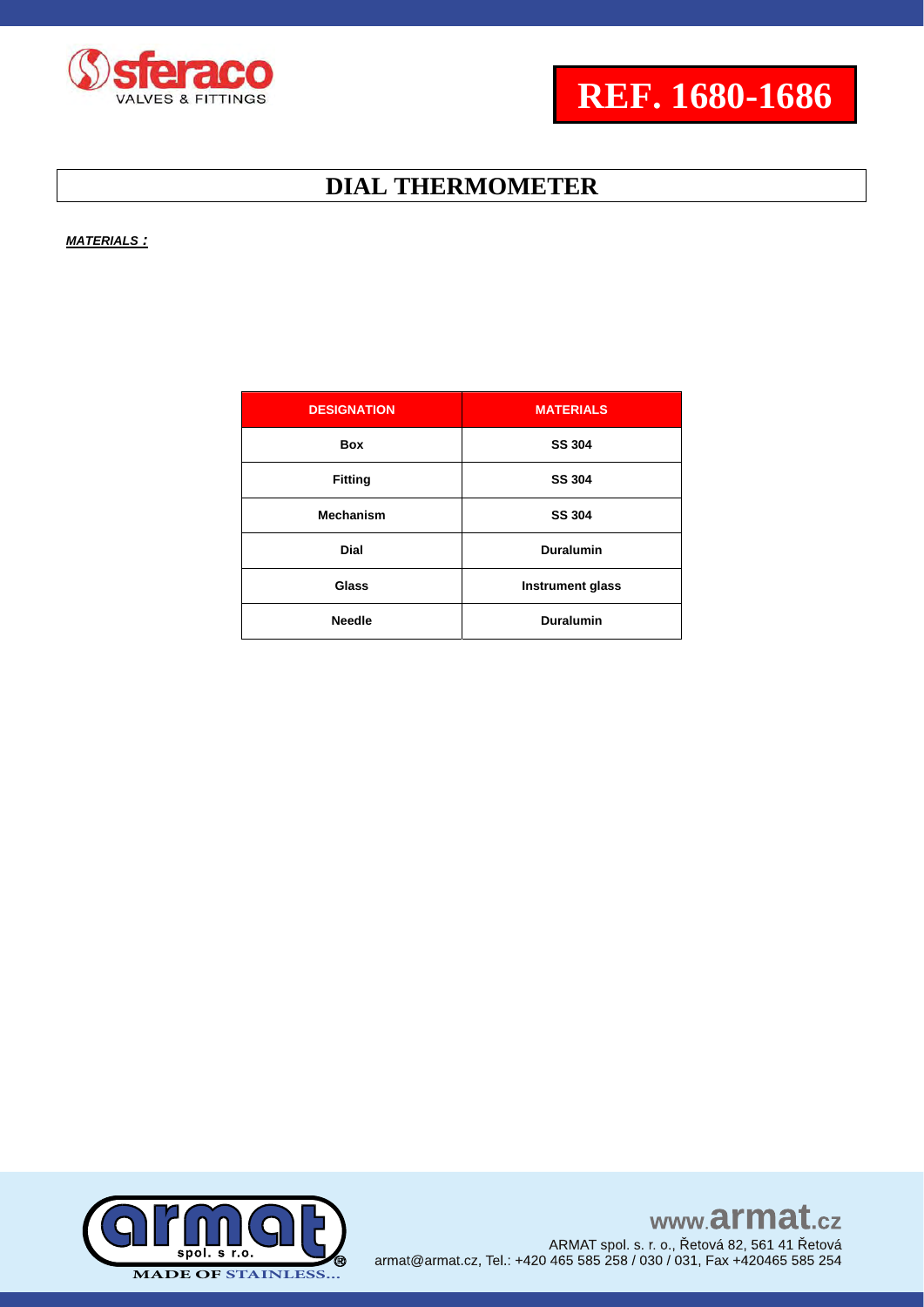

### *THERMOMETER SIZE ( in mm ) :*

 **Ref. 1680-1681 Ref. 1685-1686**







 $ØD1$ 



| Ref.        | 1680  | 1681  | 1685  | 1686  |
|-------------|-------|-------|-------|-------|
| ØD1         | 109   | 109   | 109   | 109   |
| L           | 50    | 50    | 21    | 21    |
| L1          | 77    | 100   | 77    | 100   |
| L4          | 63    | 85    | 63    | 85    |
| G           | 1/2"  | 1/2"  | 1/2"  | 1/2"  |
| ØP          | 8     | 8     | 8     | 8     |
| Weight (kg) | 0.310 | 0.330 | 0.255 | 0.275 |



### www.armat.cz ARMAT spol. s. r. o., Řetová 82, 561 41 Řetová

armat@armat.cz, Tel.: +420 465 585 258 / 030 / 031, Fax +420465 585 254